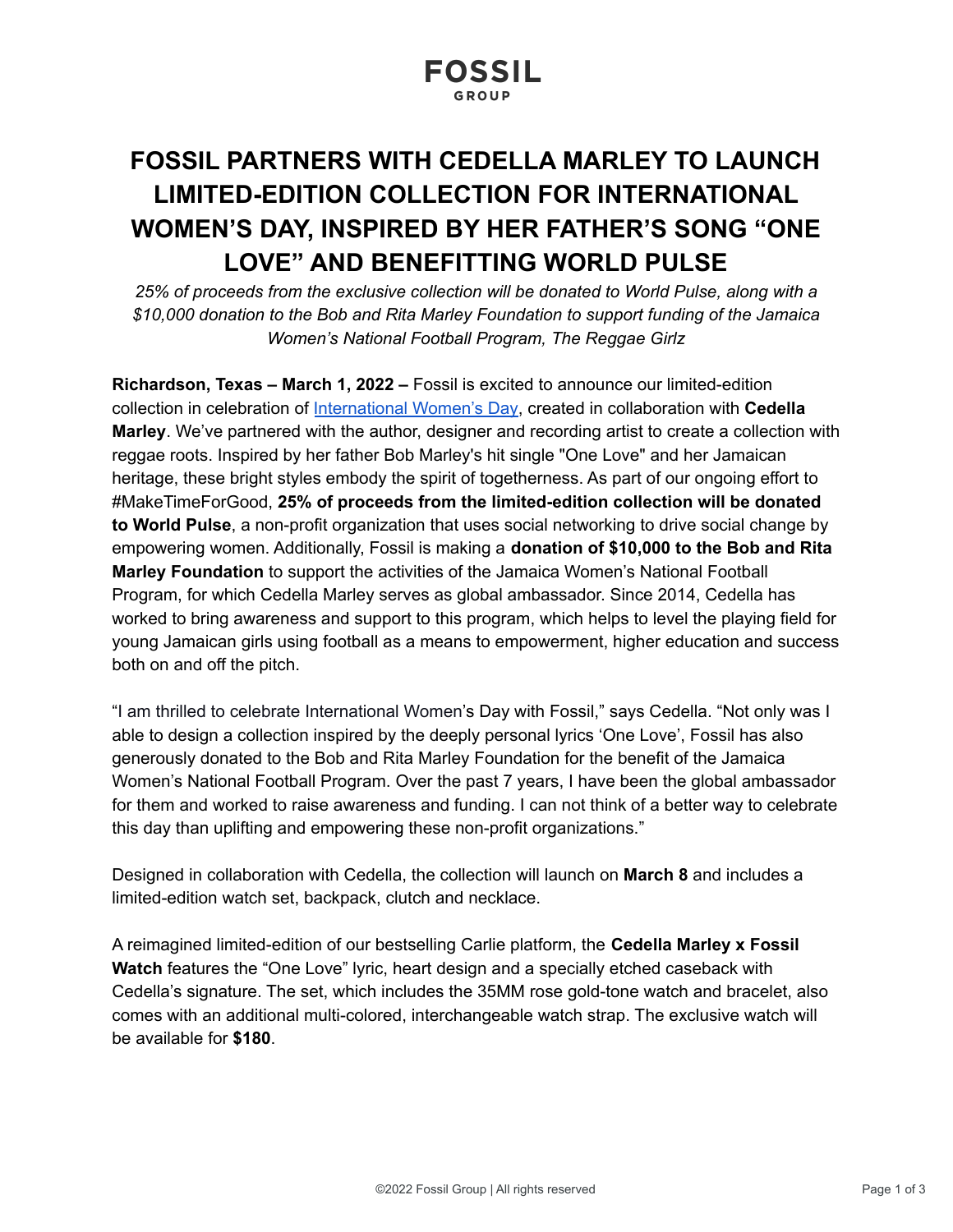The collection's two leather styles include Fossil's top-selling **Parker Convertible Backpack** and **Logan Zip Clutch**, combining function with a celebratory, limited-edition look. Each is made with brown leather and features the collection's signature "One Love" and colors. The backpack will be available for **\$280**, and the clutch for **\$100**.

Also launching is an exclusive **charm necklace**, with gold-tone and enamel charms layering on "One Love" — available for **\$85**.

Visit [MakeTimeForGood.com](http://maketimeforgood.com/?pr) and [Fossil.com](https://www.fossil.com/en-us/featured/the-edit/international-womens-day/?pr) to learn more about our initiatives, and follow @Fossil to stay up to date on current and future launches.

# **Fossil**

[Fossil](https://www.fossil.com/en-us/?pr) was inspired by American creativity and ingenuity. Bringing new life into the watch industry by making quality, fashionable watches that were both fun and accessible. Creativity was at the heart of everything we did. Today, we continue to focus on what makes us, us: Our optimistic attitude, our dedication to authenticity and, of course, our creative spirit. The things we make, from traditional watches to smartwatches, bags to wallets, jewelry to gifts, complement every style, and fit every lifestyle—for all the moments that make you, you.

# **Cedella Marley**

As the first born of Bob and Rita Marley, Cedella Marley is a descendant of reggae royalty. As an accomplished singer, an inspiring author, fashion designer and visionary entrepreneur, Cedella oversees Marley Holdings, a Marley family entity that manages all aspects of the Bob Marley rights, including the rights to Bob's name and likeness. In addition she oversees all the Marley related businesses in Jamaica and is the Director of the Bob Marley Foundation, the Marley family's charitable organization whose mission is to carry on the life and legacy of Bob Marley. Cedella is also the ambassador to the Reggae Girlz, Jamaica's national women's football team.

# **World Pulse**

[World](http://www.worldpulse.com) Pulse is an independent, women-led social network that brings a decade of experience providing supportive global online community, digital storytelling, and change-making training to tens of thousands of women, girls, and gender-expansive individuals and their organizations across 227 countries, today impacting 21.6 million with their expanded movements, business, and social change efforts.

# **Jamaica Women's National Football Team**

The Jamaica Women's National Football Team (also known as the Reggae Girlz) was disbanded in 2006 due to lack of funding. The team was revived in 2014 when FIFA mandated that every member nation participate in the women's world cup qualifiers. At the request of the late Captain Horace Burrell (then President of the Jamaica Football Federation), Cedella Marley became the Reggae Girlz global ambassador to rally funds and support. In 2018 the Reggae